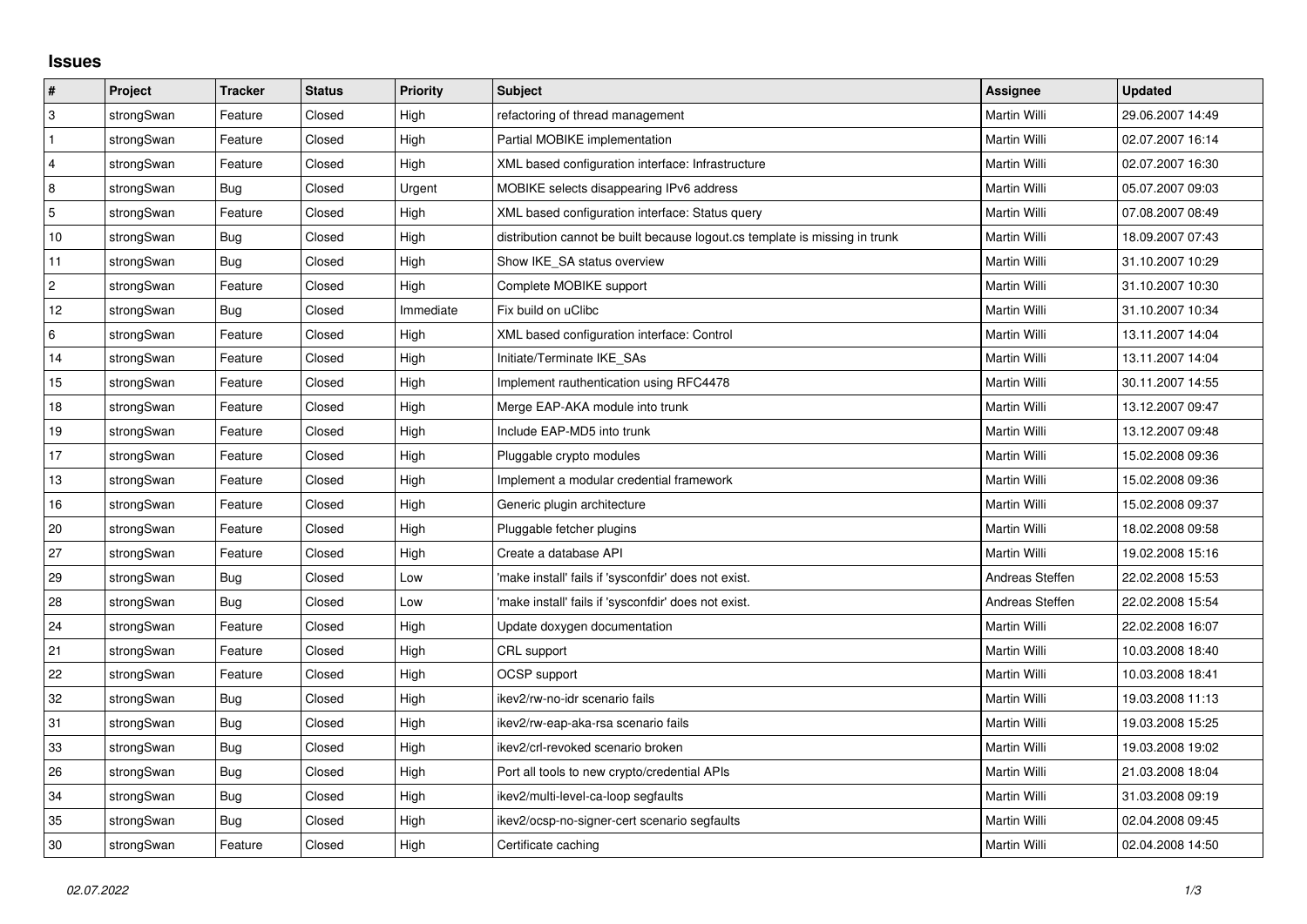| #              | Project    | <b>Tracker</b> | <b>Status</b> | Priority | <b>Subject</b>                                                          | Assignee              | <b>Updated</b>   |
|----------------|------------|----------------|---------------|----------|-------------------------------------------------------------------------|-----------------------|------------------|
| $\overline{7}$ | strongSwan | Feature        | Closed        | High     | Relational database configurations/credentials                          | Martin Willi          | 02.04.2008 16:30 |
| 36             | strongSwan | Bug            | Closed        | High     | strongswan-4.2.0 does not compile with uclibc                           | Martin Willi          | 04.04.2008 13:51 |
| 45             | strongSwan | Bug            | Closed        | High     | Failure to open SQLite database crashes charon                          | Martin Willi          | 07.04.2008 09:16 |
| 43             | strongSwan | Bug            | Closed        | High     | missing certificate_identity in SQL database causes segfault            | Martin Willi          | 07.04.2008 10:08 |
| 44             | strongSwan | <b>Bug</b>     | Closed        | Normal   | multiple copies of ca certificate in cache                              |                       | 07.04.2008 10:51 |
| 41             | strongSwan | Feature        | Closed        | High     | CFG attribute provider framework                                        | Martin Willi          | 16.04.2008 11:24 |
| 47             | strongSwan | Feature        | Closed        | High     | <b>RNG API</b>                                                          | Martin Willi          | 16.04.2008 11:27 |
| 48             | strongSwan | Feature        | Closed        | High     | Parallel trustchain verification                                        | Martin Willi          | 16.04.2008 11:33 |
| 37             | strongSwan | Feature        | Closed        | High     | Hash and URL support for IKEv2                                          | <b>Tobias Brunner</b> | 18.04.2008 13:38 |
| 50             | strongSwan | Bug            | Closed        | High     | plutostderrlog option missing                                           | Martin Willi          | 11.05.2008 10:10 |
| 25             | strongSwan | Feature        | Closed        | High     | alternative crypto implementation                                       | Martin Willi          | 31.05.2008 09:49 |
| 46             | strongSwan | Feature        | Closed        | High     | DNS resolving for hosts in ike_cfg                                      | <b>Martin Willi</b>   | 09.06.2008 09:34 |
| 53             | strongSwan | Bug            | Closed        | Normal   | Printf handler for proposal_t                                           | Martin Willi          | 12.06.2008 14:23 |
| 52             | strongSwan | Bug            | Closed        | High     | Migrate ESP sequence number in update_sa                                | <b>Tobias Brunner</b> | 25.06.2008 08:40 |
| 58             | strongSwan | Bug            | Closed        | Normal   | Please fix bashism in /src/ipsec/ipsec.in                               | Martin Willi          | 16.07.2008 09:08 |
| 59             | strongSwan | Feature        | Closed        | High     | Add additinal signal dependent parameter to bus                         | Martin Willi          | 29.07.2008 11:04 |
| 51             | strongSwan | Bug            | Closed        | Urgent   | fips_signer should not chek for \$(PREFIX)/libexec/ipsec/ at build time | Andreas Steffen       | 19.08.2008 21:10 |
| 40             | strongSwan | Feature        | Closed        | High     | NetworkManager support                                                  | Martin Willi          | 22.08.2008 12:54 |
| 54             | strongSwan | Feature        | Closed        | High     | <b>EAP-Identity Server functionality</b>                                | Martin Willi          | 22.08.2008 12:55 |
| 60             | strongSwan | Feature        | Closed        | High     | Implement draft-sheffer-ikev2-gtc-00 with PAM password verification     | Martin Willi          | 22.08.2008 12:59 |
| 63             | strongSwan | Bug            | Closed        | Low      | _' missing in testing/testing.conf                                      | Martin Willi          | 30.09.2008 14:49 |
| 65             | strongSwan | Bug            | Closed        | High     | Many UML tests fail                                                     | Andreas Steffen       | 07.10.2008 07:09 |
| 64             | strongSwan | Bug            | Closed        | High     | MOBIKE with changed NAT mappings                                        | Martin Willi          | 08.10.2008 14:21 |
| 56             | strongSwan | Bug            | Closed        | High     | New interface for EAP-SIM backend                                       | Martin Willi          | 24.10.2008 10:23 |
| 62             | strongSwan | Bug            | Closed        | Normal   | ikev2 missing rekeying support not recognised                           | Martin Willi          | 14.11.2008 15:17 |
| 66             | strongSwan | Bug            | Closed        | Normal   | patch for alignment buffer on xscale ARM processor                      | Martin Willi          | 14.11.2008 15:35 |
| 69             | strongSwan | Feature        | Closed        | Normal   | Improve scheduler performance                                           | Tobias Brunner        | 04.12.2008 17:03 |
| $70\,$         | strongSwan | <b>Bug</b>     | Closed        | High     | IPv6                                                                    | Andreas Steffen       | 21.02.2009 11:09 |
| 42             | strongSwan | Feature        | Closed        | High     | CFG attribute handler framework                                         | Martin Willi          | 28.04.2009 10:23 |
| 49             | strongSwan | Bug            | Closed        | High     | starter log directly to terminal                                        | Martin Willi          | 30.04.2009 10:18 |
| 71             | strongSwan | Bug            | Closed        | High     | Improved Acquire handling                                               | Martin Willi          | 20.05.2009 11:54 |
| 76             | strongSwan | Feature        | Closed        | Normal   | crypto test framework                                                   | Martin Willi          | 12.06.2009 11:31 |
| 78             | strongSwan | Feature        | Closed        | Normal   | Integrity tester for libstrongswan and all plugins.                     | Martin Willi          | 27.06.2009 16:19 |